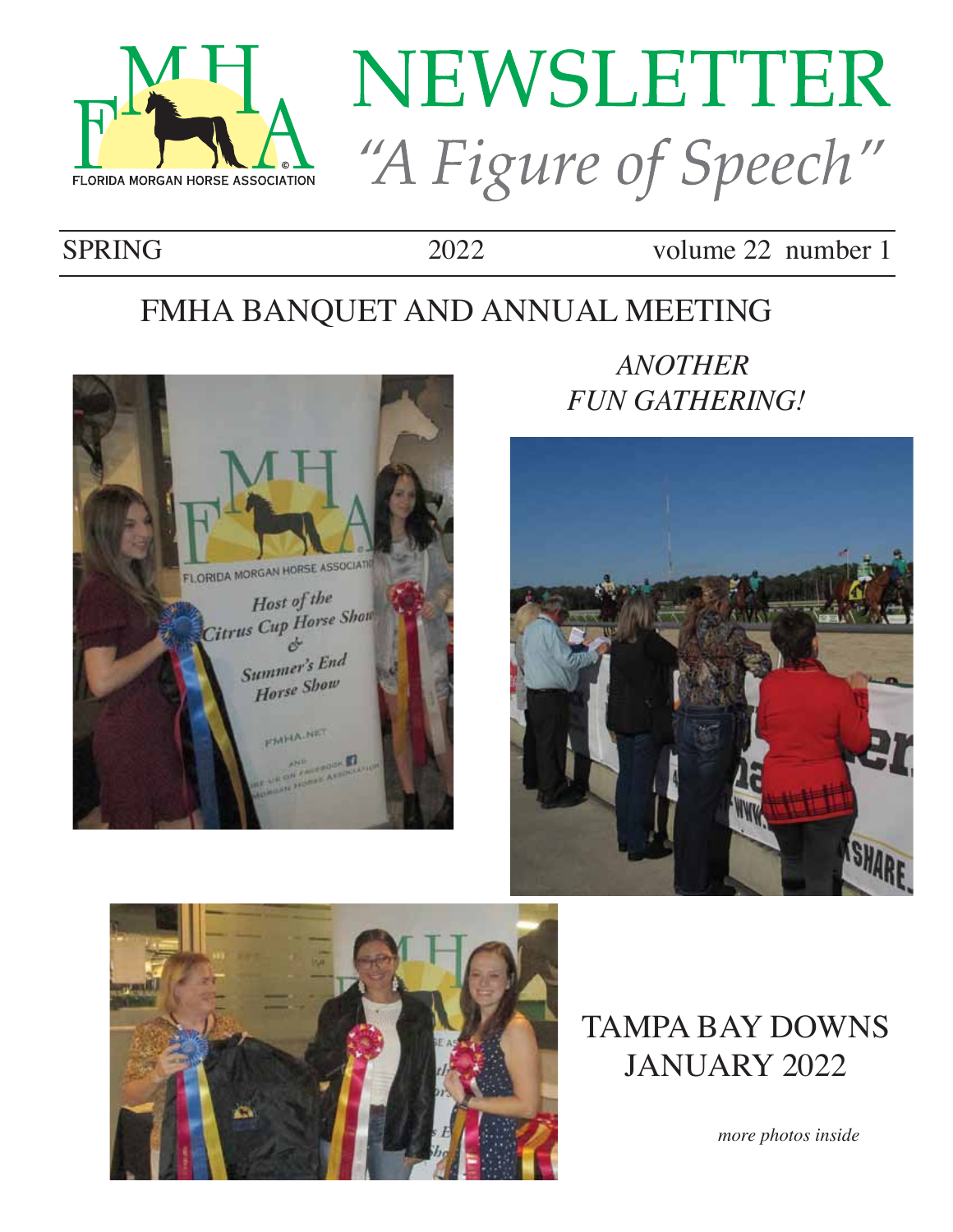# FLORIDA MORGAN HORSE ASSOCIATION

*President* Martha Stein .............813-818-4547 mgs4547@gmail.com

*Vice President*  Karen Gardner...............716-696-0869 clearmeadowstables@hotmail.com

*Secretary* Jeanette Singleton......813-768-8089 singletonjeanette@gmail.com

*Treasurer* Jeanette Singleton......813-768-8089 singletonjeanette@gmail.com \*officer term ends 2022

#### FMHA WEB SITE: www.fmha.net

*follow us on Facebook pages:* Florida Morgan Horse Assn. Tropical Trotters Citrus Cup Morgan Horse Show Summers End Horse Show *Instagram*:Florida Morgan Horse Assn.

Sally Ann Lyle............352-401-0252 sal4art@embarqmail.com Diane Tanguay ...........813-949-7509 dsstella@aol.com Deb Ferrell.................678-617-9276 djferrell@hotmail.com Rebecca Watters........... rwatters216@gmail.com Larry Bolen.................419-345-955 cedrcreekfarm@aol.com Kevin Gibson............954-607-9511 kevingibson2011@gmail.com \*Valerie Seimer............813-926-1978 geoval2@verizon.net \*Glenn Winograd.........813-833-2247 glenn@cesfl.com \*Alicia Davis................352-472-6727 aliciaraindropfarm@gmail.com \*Janice Scotto...............813-409-5272 whisperingoaksequestrian@gmail.com \*-term ends 2022

#### OFFICERS DIRECTORS DIRECTORS CHAIRMEN & COORDINATORS

*Citrus Cup Chair* Alicia Davis...............352-472-6727 raindropfarm@aol.com

*High Point Coordinator* Rebecca Watters... rwatters216@gmail.com

*Newsletter Editor* Sally Ann Lyle............352-401-0252 artist@sallylyle.com

*Summer's End Show Chair* Glenn Winograd.........813-833-2247 glenn@cesfl.com

*Web Site Coordinator* Tami Johnson.............314-750-1397 tami@masterworks.net

*Tropical Trotters* Heady Zalan & Brooke Hoskins brookehoskins@me.com hzalan@yahoo.com

#### **Newsletter Issue mailed: 15st of the month March, June, August, December**

Ads/Copy must be recieved **10** days **before** issue mailing. Send copy and payment to Newsletter editor. Make checks payable to FMHA NEWSLETTER ADVERTISING RATES

Business Card ad ( 1 year)...............\$35 Full page, per issue..........................\$50 Half Page, per issue.........\$35

Classified..........FMHA member - free non-member, per word/per issue.....\$0.20

FMHA MEMBERSHIP APPLICATION (All memberships are valid from January 1 to December 31 of current year)

|                    |                       | other adult family/farm member AMHA                                 |  |
|--------------------|-----------------------|---------------------------------------------------------------------|--|
|                    |                       |                                                                     |  |
|                    |                       |                                                                     |  |
|                    |                       |                                                                     |  |
|                    |                       |                                                                     |  |
|                    |                       |                                                                     |  |
|                    |                       | checks payable to FMHA                                              |  |
| Individual - $$25$ | Family or Farm - \$35 | Mail to: Jeanette Singleton<br>4208 W Corona Ave<br>Tampa, FL 33629 |  |

Once received, your name will be listed on the website as a current member.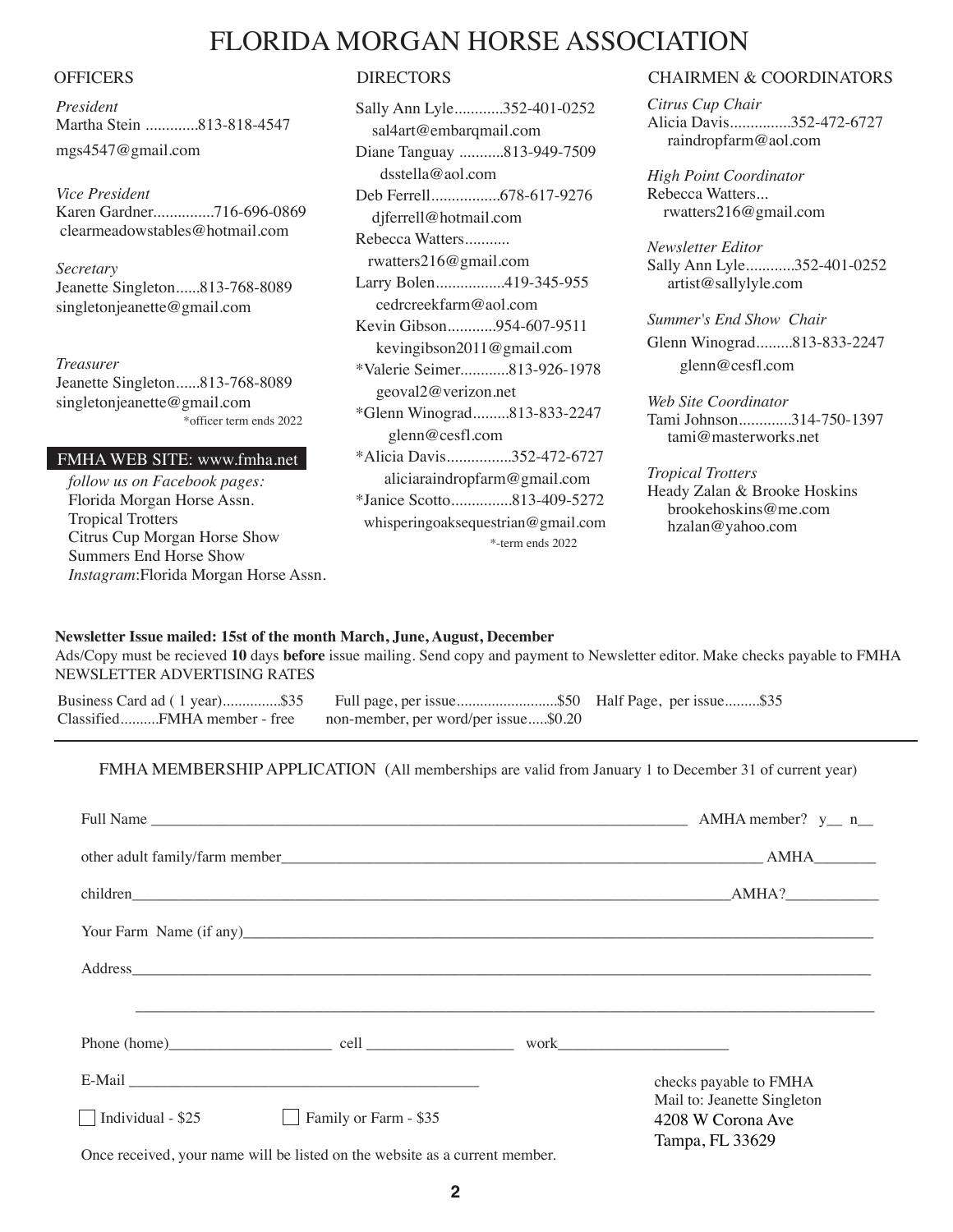FMHA Annual Meeting January 15, 2022 Tampa Bay Downs, Tampa, FL

The meeting was called to order by FMHA President Martha Stein at 5:00 pm. She welcomed everyone and thanked them for coming.

The **2021 financial report** was given by FMHA Treasurer Jeanette Singleton. Copies of The Profit and Loss Statement were placed at each table.

 2021 was a record year for our shows. \*Citrus Cup - \$19,259.79 profit

\*Summer's End - \$17,467.44 profit

 Martha called for the **election of board members**. Six seats were up for election. Each person on the ballot that was present stood up and gave a brief introduction.

 Randal Donelson Kevin Gibson Larry Bolen (not present) Deborah Ferrell Rebecca Watters Sally Ann Lyle Diane Tanguay

Ballots were passed out to the members for voting.

**High Point** Chair Becca Waters and Glenn Winograd asked the members to vote on proposed changes to the High Point Program.

 \*The International Horse Show must have at least 10 Morgan classes to qualify for High Points.

 \*Nominations – All members must submit the High Point Registration form to the High Point Chair (Becca Leigh) indicating the horse(s) that is competing and what divisions they are competing in for the year. The form must be completed for the horse to qualify for the designated High Point shows – UPHA Spring Show, Gasparilla Charity Horse Show, Citrus Cup Reginal, Dixie Cup, Summer Fun, and Summer's End

 \*Open Breed, Exceptional, Carriage, and Dressage Divisions – Those competing in these divisions must complete the High Point Registration for Open Breed, Exceptional, Carriage, and Dressage Divisions form. This form must be completed and turned in to the High Point chair (Becca Leigh) no later than November 10th of the show year. All show information submitted is the responsibility of the owner/lease owner.

Forms for the High Point nominations will be posted on the FMHA Facebook page

All proposed changes were voted on and approved by the members.

**Citrus Cup** – Citrus Cup Chair Alicia Davis was unable to attend so Martha presented the report.

 \*She thanked everyone for their support of the show – both monetarily and with horse entries.

 \*It was a great show and expecting it to be better this year.

\*Daily barn treats will continue

 \*The club will sponsor a Progressive Party on Friday night.

 \*Best Western is the hosting hotel and did not raise room rates.

A few changes for 2022:

 \*Entries may now be entered on "Horse Shows Online" as well as mailing entries to Carlie Evans. The date will be posted when the site is open for entries. Remember this is a USEF show- membership cards and horse papers must be sent to Carlie or given to her at the show, regardless of how you entered. There will be a fee charged if Carlie has to "lookup" your information to verify your membership or horse registration.

 \*Some challenge trophies have been eliminated due to their poor condition. These will be on display at the show and available for purchase through a silent auction.

 \*Added another session for Over Fences and included championships for some.

\*Carriage Obstacles will be on Wednesday

 \*A Family class was added – a chance to ride with a family member. A minimum of two family members is required for the entry or as many as you want as long as the horses get along.

 \*The show program will no longer be printed – financial decision. Sponsors will be recognized by the announcer. Ring banners and a larger banner listing sponsors will be displayed.

Sponsorships are available for class sessions and classes. Please support the show.

The Citrus Cup and FMHA Facebook pages will be updated as necessary. Contact Alicia if you have any questions or concerns.

**Summer's End** - Summer's End Chair Glenn Winograd presented information on this year's show.

\*2021 largest show ever

\*"Pick your trophy" was a success

 \*He is 95% sure the show will move from the Southeastern Livestock Pavilion to the World Equestrian Center (WEC) Dressage will outside at the WEC and everything else will be inside.

The show bill will go up to \$200-\$500 per horse.

Exceptional riders would not be affected by the increase. The WEC hotel is \$319 a night (not the show host hotel). The cottages are \$250 a night.There are motor home rentals available.There are other hotels close to WEC.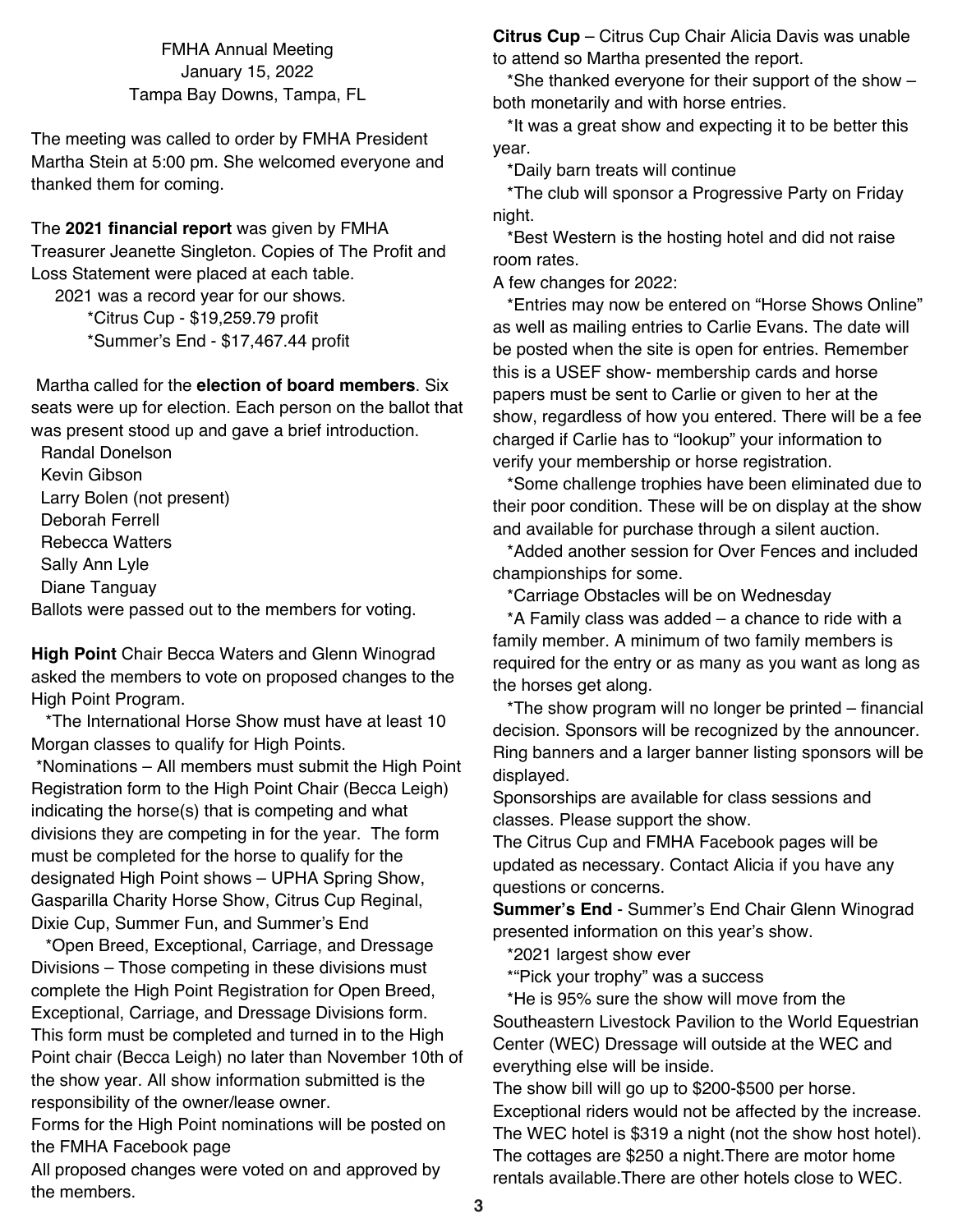### ANUAL MEETING continued

The results of the election for new board members were: Kevin Gibson, Larry Bolen, Deborah Ferrell Rebecca Watters, Sally Ann Lyle, Diane Tanguay

Jeanette asked for a volunteer to head Membership. This includes maintaining the membership excel spreadsheet, contact information, sending out a membership renewal letter at the end of the year to all members, and encouraging new people to join. Brooke Hoskins volunteered to take this position.

Martha presented a need for a person or persons to take over the duties of The Tropical Trotters. Currently, Andrea Whelpton has been in charge of the group. Heady Zalan (Hazelwood Stables) and Brooke Hoskins said they would take on the responsibility.

Betty Gray asked for everyone to vote for Stirrups and Strides for favorite charity on Facebook.

Martha thanked everyone and the meeting was adjourned.

*submitted by Jeanette Singleton*

## SMILING FACES AT THE FMHA BANQUET







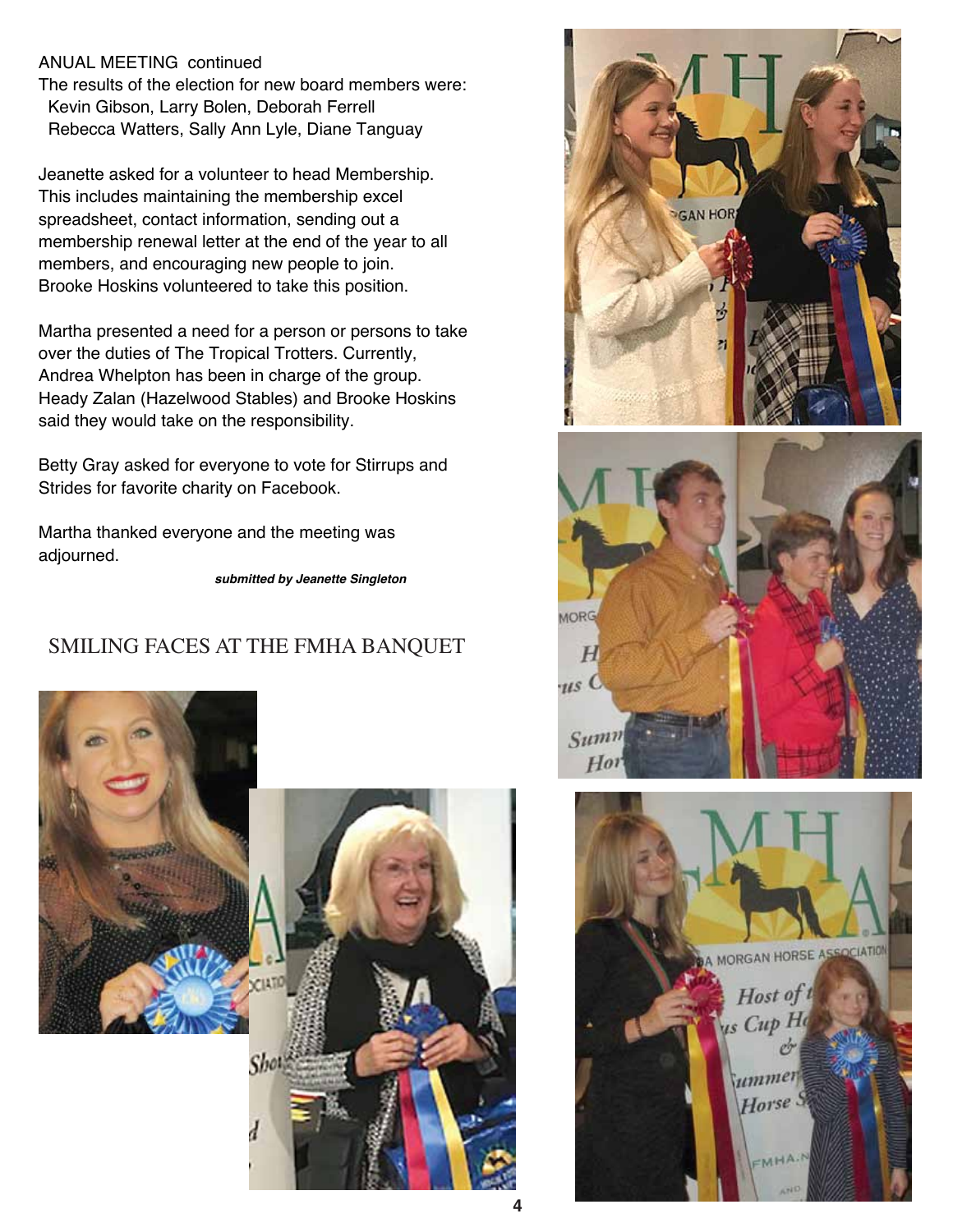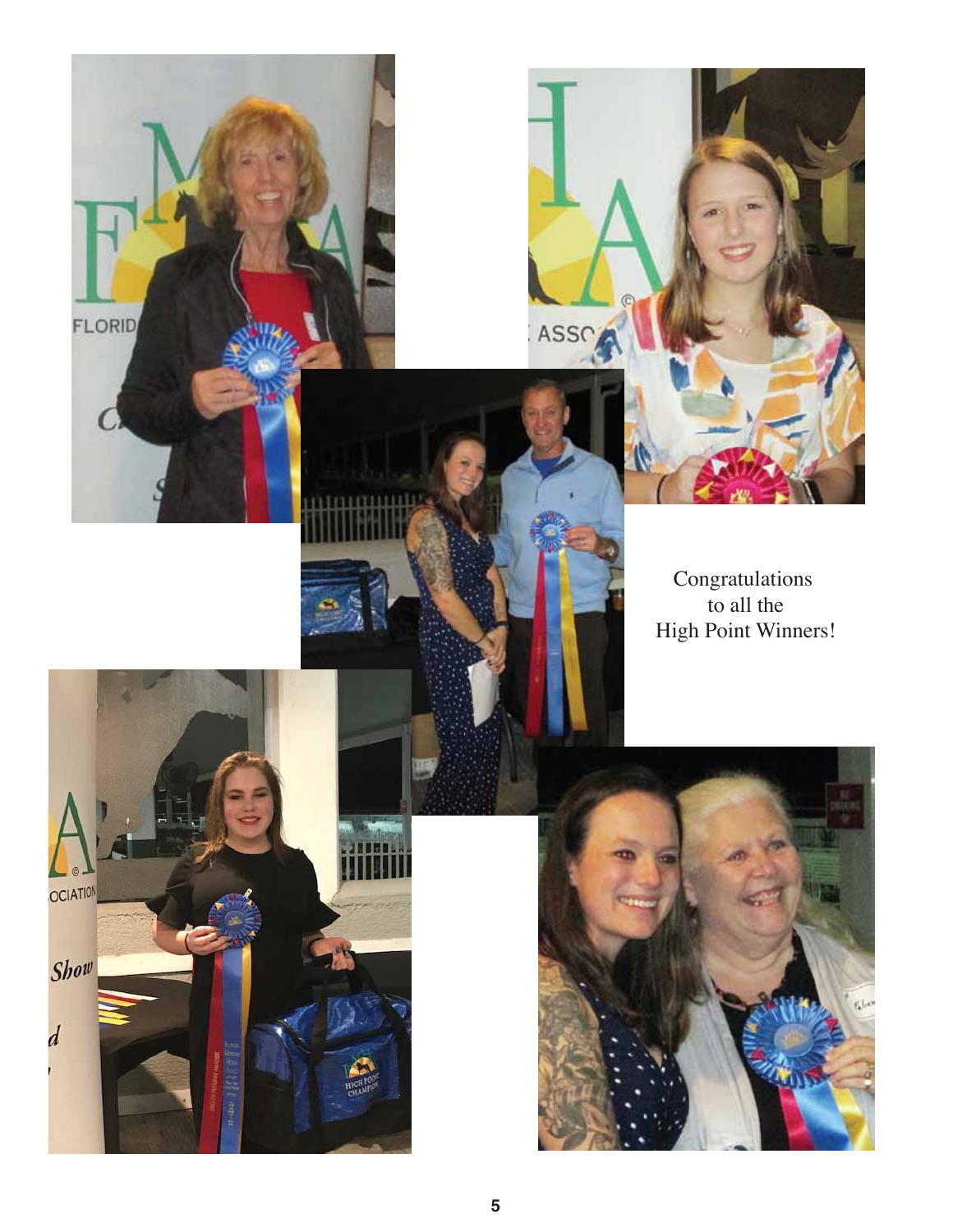## MEET OUR MEMBERS *With a number of new members in our club,we are going to introduce some of them*

#### BROOKE HOSKINS

Like many people, Brooke Hoskins became involved in Morgan horses because a little girl, her daughter Maya, pleaded to take a lesson. 6 years later, she now lives on a farm in Odessa, Florida with her family, husband Matt, daughter Maya, son Tyler, cherished dog Dodger and a barn cat of course. Their horse Boomer (CH FMHF Kaboom) and two other wonderful Morgan horses live and train there with Hazelwood Stables being their neighbor. It's a long way from her birthplace of Pasadena, California, but Florida feels like home after decades living there. Upon graduating from the University of Central Florida, she worked in Advertising and Public relations and traveled the country for 10 years selling NBA and NHL advertising in over 20 professional sports arenas. This time allowed her diverse experiences and interactions with people from the smallest towns in America to the biggest corporate boardrooms.

 Brooke decided to become involved in AMHA in the spirit of service and to help more families and riders navigate the exciting and hardworking world of horses, potential showing and the roller coaster ride of it all. She hopes to increase membership and activities while working with board members and the community. In the words of AMHA, "As they work with the Morgan horse, members develop a sense of sportsmanship and fair play, learn citizenship skills, master leadership skills, and develop discipline and a sense of responsibility for themselves, their horses, and their clubs."

 Brooke enjoys being surrounded by animals of all kind, whether it's the deer passing through daily or the five family chickens. She also volunteers for Southeastern Guide dogs camping the puppies in training and providing reports to help enrich the lives of those who need them. She believes "All animals have something to teach us, if we really listen". Having always been an early riser, farm life agrees with her and the best rewards of the non-stop days and work are the amazing sunrises and sunsets accompanied by the symphony of nature around her. Her husband Matt volunteers with the Keystone Civic Association to preserve the scenic rural areas around them in Odessa as developers attempt to change the peaceful setting in the area.

*The Hoskins Family*



*in our newsletter pages. Anyone who would like to make a submission, we would love to hear from you* 



*Randy Donelson with Atwood Issa Bella*

#### RANDY DONELSON

Randy Donelson and his spouse and partner, Gary Sales relocated their Atwood Morgan Horse Farm from Ohio to Oxford, FL two years ago. Nearly 20 Morgans have been registered under the Atwood prefix since the farm was established in 2008 and are now scattered from coast to coast; show ring winners bred by Randy and Gary have included Atwood Arabella, Atwood Earl of Essex, Atwood Forensic Topic and the 2014 Grand National Three Year Stallions and Gelding English Pleasure champion, Atwood Cincinnatus.

Randy worked in the field of Education for over 30 years, primarily teaching both graduate and undergraduate courses in Literacy Education at The Ohio State University; Gary worked as a forensic psychiatrist for the State of Ohio and continues to practice part time.

Both Randy and Gary are Ohio natives. Randy grew up adjacent to his grandparents' farm and had a Welsh pony he showed in 4-H. He purchased his first Morgan in 1978 and showed in Ohio and Pennsylvania in the 1980s. Gary grew up near Cincinnati; he had no equine background until establishing Atwood Farm with Randy. Atwood Farm is expecting two foals this spring and Randy and Gary are looking forward to watching their home bred mare, Atwood Isle of Skye (Balenciaga x Perfect Cut) show on the Florida circuit under the direction of Cheri Barber Stables. Randy and Gary welcomed visitors to their farm in Oxford and look forward to getting up know other members of the Florida Morgan Horse Association.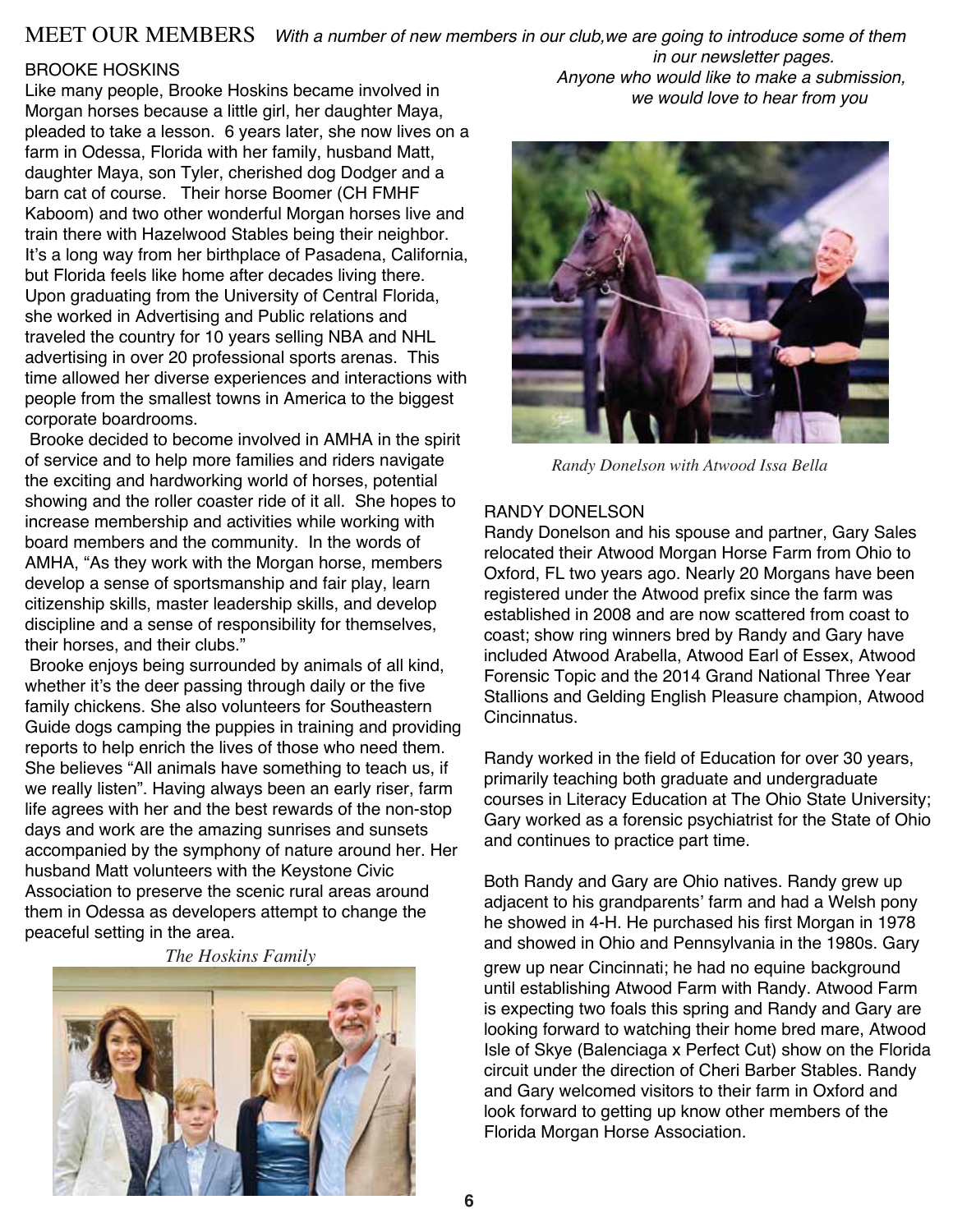## ALEX MOONEY SCHOLARSHIP

In memory of Alex Mooney, The Grand National & World Championship Morgan Horse Show® will award a minimum of \$5,000 annually for undergraduate Academic Scholarships and/or Professional Development.

Criteria and the Application Form can be found at www.morgangrandnational.com and www.morganhorse.com

Application deadline is June 30, 2022. Recipients will be notified by September 1st. The winner or winners will be recognized at The Grand National & World Championship Morgan Horse Show®, October, 2022. Applicants undergraduate Academic Scholarships must have or have had involvement with the Morgan horse. Extra consideration will be given to those who support Cystic Fibrosis research, families and patients and/or those who demonstrate community service on behalf of Cystic Fibrosis. The awards will be given to students entering or currently enrolled in accredited Colleges, Universities, Community Colleges, Trade or Technical Schools.

Those who wish to donate to the Alex Mooney Memorial Scholarship fund may make their checks payable to: The Grand National & World Championship Morgan Horse Show®, (FBO ALEX MOONEY MEMORIAL SCHOLARSHIP in the memo line) and send them to: Kelly McFaul, 206 S Lark Lane, Wichita, KS 67209

The Annual Meeting of Members was held on Thursday, January 6, 2022 in Orlando, Florida and the 2022 Election held. AMHA welcomes the following new Directors to our Board:

Ashleigh Wood - Eastern Region Director Sharon Boyce Bender - Western Region Director and, we are happy to announce the re-election of Harlan Grunden - Central Region Director.

Also, we deeply thank our two outgoing Directors for their service and dedication: Kate Kirsch and Mari Sanderson. Kate served as both Eastern Region Director and Vice-President of Finance; Mari as Western Region Director. Congratulations, too, to Mari who was named AMHA Director Emeritus following her 13 years as a seated Director and past President.

In addition to the election results posted above, Officer positions were elected. The 2022 AMHA Board of Directors is as follows:

C.A. Lee, III - Eastern Region Director and President Kelly Kraegel - Central Region Director and Vice-President

Steven Handy - Eastern Region Director and Vice-President of Finance

Ashleigh Wood - Eastern Region Director

Harlan Grunden - Central Region Director

James Gruenberg - Central Region Director

Dallas Bolen - Western Region Director

Sharon Boyce Bender - Western Region Director Terri Sturm - Western Region Director

# CALENDAR OF EVENTS

March 4 &5 2022 LITTLE GASPARILLA, Tampa FL March 6-11 2022 GASPARILLA CHARITY

April 13-16 2022 CITRUS CUP HORSE SHOW, Newberry FL

May 5-7 2022, DIXIE CUP, Georgia

May 27-29 2021 SUMMER FUN, Tampa FL

September 8-12 2022 SUMMERS END, Ocala FL

October 8-15 2022, MORGAN GRAND NATIONAL, Oklahoma